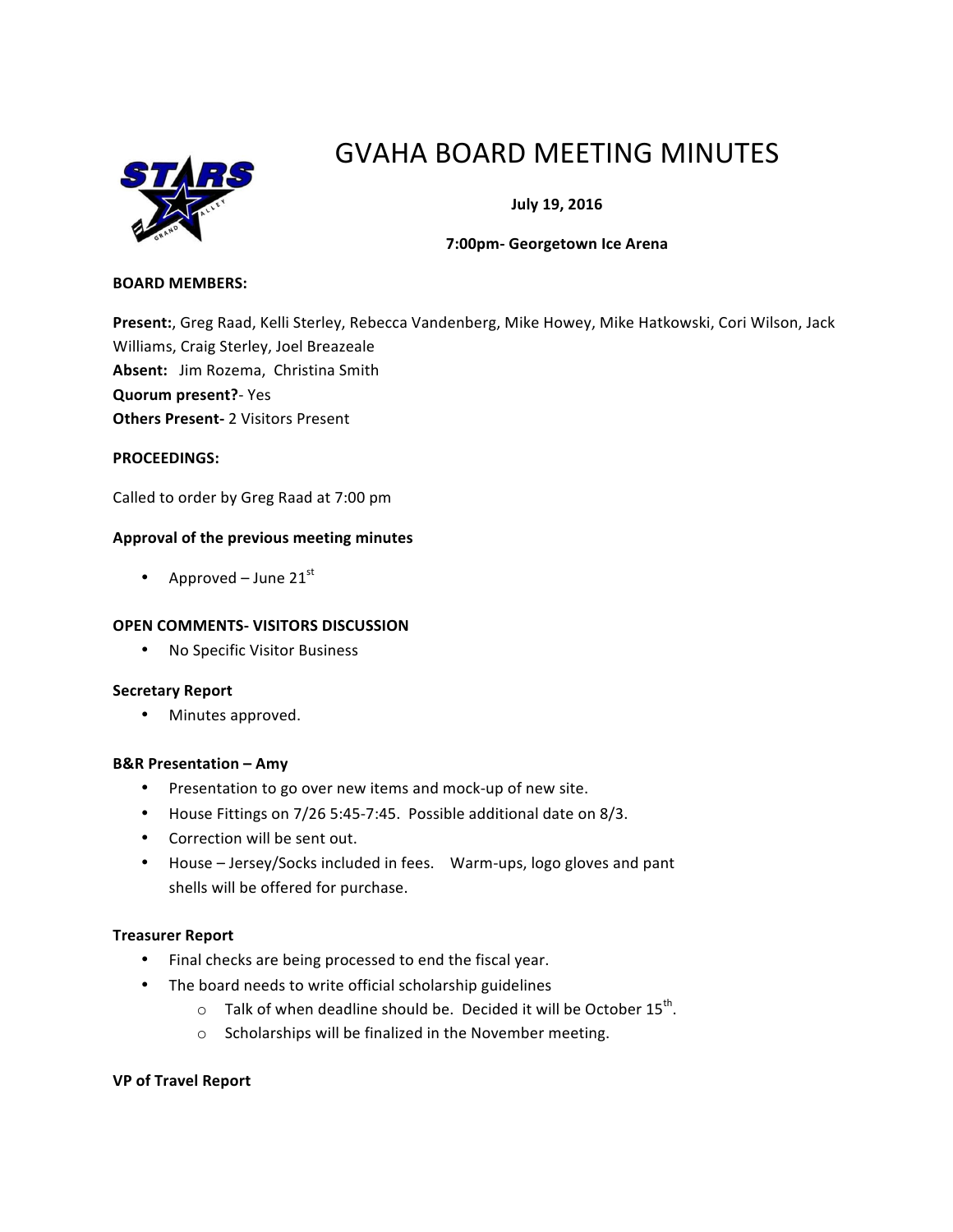- Mike is working on player evaluation documents
- Coaching survey
	- $\circ$  Discussions of what platform to use
	- $\circ$  Will have what the evaluation questions available at first parent meeting so they know what they will assessing mid season.
- **Coaches Meeting Review** 
	- o Meeting went well
	- $\circ$  Greg is working on player handbook
- Power Skates
	- $\circ$  Members want more productive power skates
	- $\circ$  Split age groups? This means less skates
	- $\circ$  Discussion of what night works better for attendance
	- o Discussions of rotating coach participation.
	- $\circ$  Coaches endorsement of power skates
- Discussions of getting younger kids involved in hockey
	- o MAHA rule says 30% of players need to be 10U and under
		- $\circ$  Reviewed the engagement we have with the community education departments of local school districts.
	- o Visiting of elementary schools

# **VP House Report (Jack reviewed Jim's submitted notes)**

- Reworking information for parent meeting
- Roster limits for 2017/18 season is something the board needs to address.
- All available board members should attend the parent meeting.
- Board member to attend  $2^{nd}$  fitting.

# **Hockey Director Report**

- Registrations are still coming in for house
	- o 10 Mites
	- o 22 Squirts
	- o 5 Pee Wee
	- $\circ$  18 Bantams
- Jack and Joel are working together to ensure Joel is up to speed
- Team Snap discussions. Need all team info listed as soon as possible.
	- $\circ$  Discussions about coaches being able to talk to an entire age level (travel holding a Skill Skate that they could invite house players to)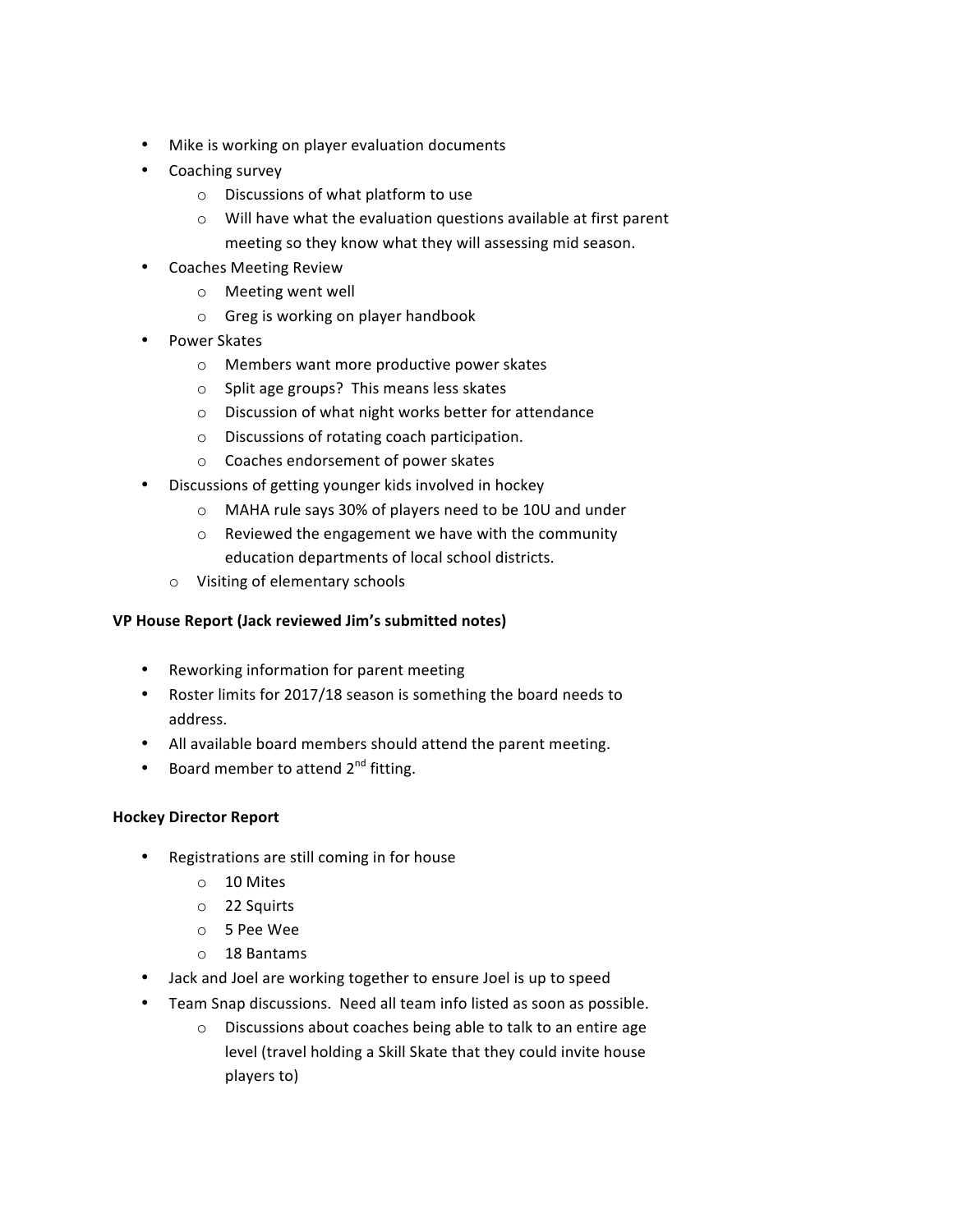- $\circ$  Joel spoke to the importance of Travel and House interacting and making it easy for coaches to encourage this.
- Joel and Jack to re-work power skate structure
- Joel discussed possible early season Squirt tournament with a Coaching Education component. Good opportunity for sponsors also.

# **Fundraising Report**

- $BW3 150.00$
- Bob's Butcher Block 322.00 Credit total. Next is in late September.
- Discussions of how fundraising is for GVAHA and is chosen to be reallocated to players.

# **Communications Director Report**

- Newsletter came out last week
- Joel's press release had 177 hits
- There will be a bulletin board at the rink with information for players and parents.
- Discussions of the consistent marketing platform. All communications will have the same look and feel.
- There is still a need for sponsorships.
- Possible planning of "beach days" for organization in Hudsonville or at Lake Michigan. Would give coaches a head start on team building and give different age groups the ability to interact.

# **Township Representative Report**

- Welcome to Joel
- Golf outing is in need of sponsors and golfers

# **MAHA Representative Report - Greg**

- D6 Kickoff meeting is 8/7 at Walker. 8-3:30
- Greg attended one day of the summer meeting at Shanty Creek. Topic was "Association Excellence".
	- $\circ$  Discussions of a deliberate process we have to follow for conduct infractions on and off the ice.
	- o Concussion protocol needs to be discussed in parents meeting.
		- When in doubt, sit it out
		- Return to learn before play (no school, no ice).
	- o USA Hockey has a portal of documents geared toward Club Excellence. Still a work in progress.